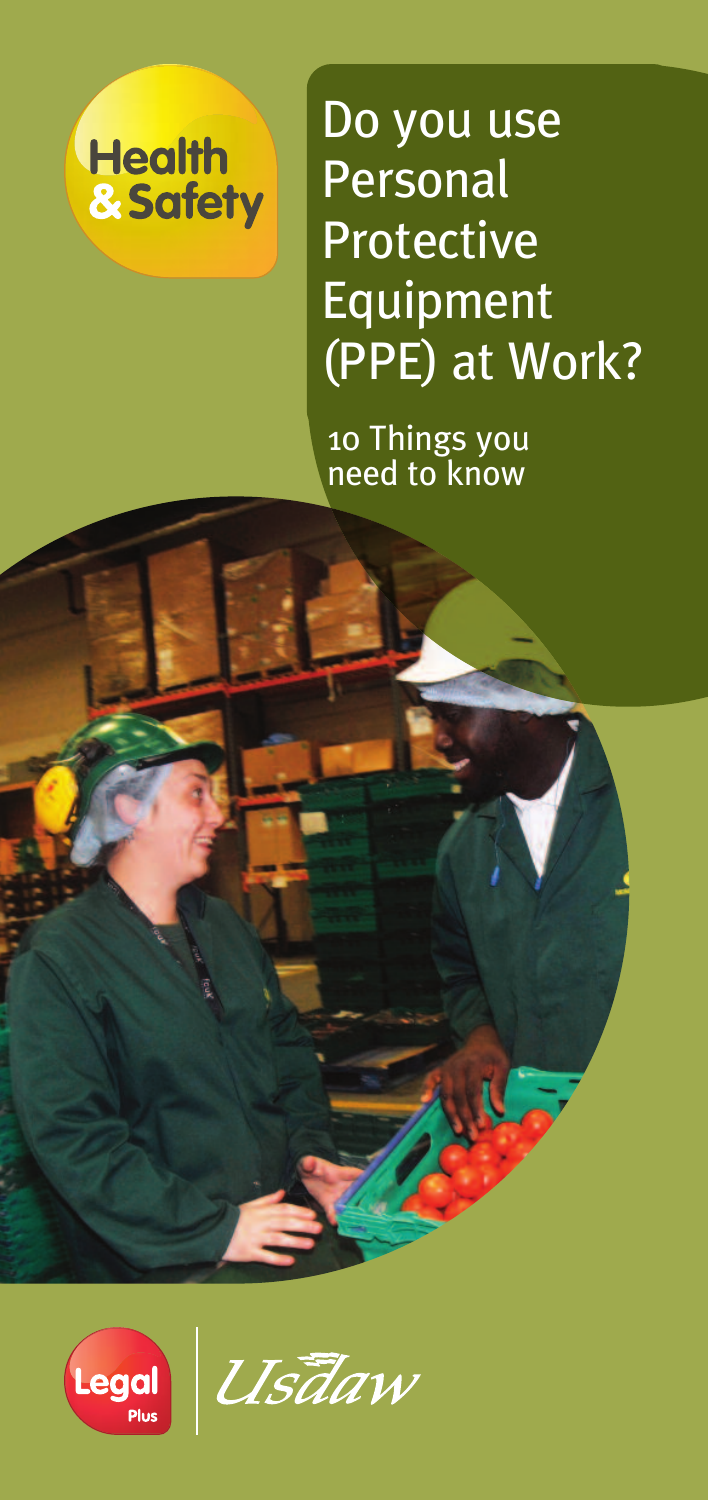**Personal Protective Equipment (PPE) is issued to workers to help protect them from harm in the workplace when all other means of minimising risks have already been put in place.**

**This guide gives answers to some frequently asked questions on the use of PPE.**

### What is PPE?

Personal Protective Equipment (PPE) is equipment or clothing designed to protect individual workers from health or safety hazards at work.

It includes things like:

- safety helmets
- safety glasses or goggles
- **hi-visibility clothing**
- weather-proof clothing
- thermal clothing for work in cold stores
- e gloves
- safety shoes

Ordinary work-clothing or uniforms provided solely to present a corporate image do not count as PPE.

Protection provided solely for food hygiene does not count as PPE.

## What does the law say about PPE?

The main law is the Personal Protective Equipment at Work Regulations 1992 (some PPE is covered by other laws – eg hearing protection is covered by the Noise at Work Regulations).

The basic legal duty is that employers must provide suitable PPE to protect workers against risks which cannot be controlled by other means. PPE is the last resort. The law makes it clear that it is better to control hazards at source and prevent risks by other means where possible.

- **PPE only protects the wearer but control at source protects** all workers.
- **PPE only helps if workers can and do use it**
- **PPE can be costly as it has to be maintained, cleaned and** replaced when damaged.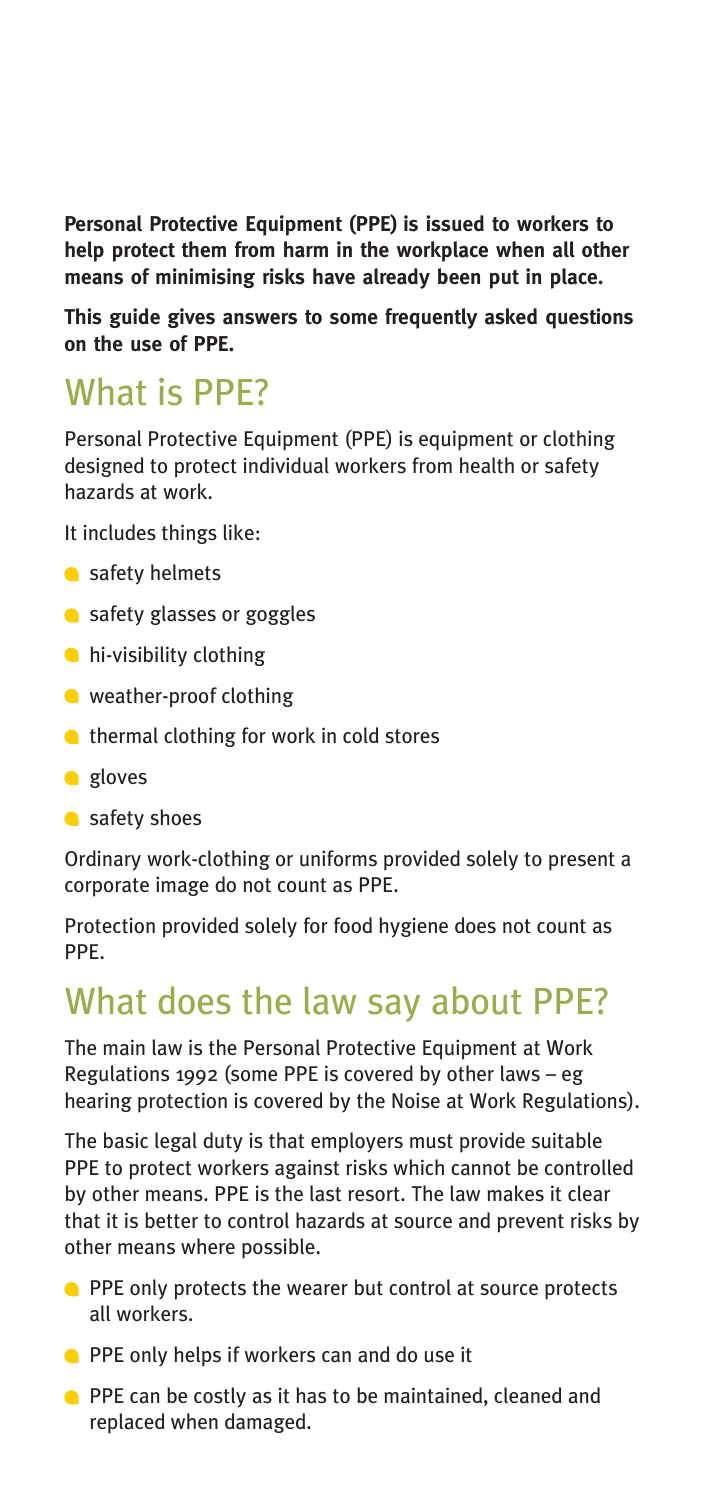## Do I have to wear PPE?

The regulations say employers must take all reasonable steps to make sure that PPE is properly used and every employee must use any PPE the employer provides.

## How do I know when to wear PPE?

Your employer must provide information and training on use of PPE. This is very important for things like face masks or ear plugs where correct fitting of equipment is essential for protection. But even for basic PPE, the employer should make it clear when it has to be used and why.

# What if I don't get the PPE I need?

If a risk assessment says that PPE is needed, it has to be provided. If your employer will not give you suitable PPE, or will not replace worn or damaged PPE, you would be entitled to refuse to carry out the work that requires you to use PPE.

## What if the PPE provided doesn't fit?

The law says PPE must be suitable. That means it must provide the necessary protection. But it also means it must fit the person wearing it. A range of different sizes and types of PPE will normally be needed to fit different workers.

If there are workers with specific needs – eg non-standard shoe size for safety shoes or health problems which prevent use of standard PPE, then the employer must provide PPE suitable for that individual.

All PPE must carry a 'CE' mark to show it complies with European standards. Suppliers should provide information on its suitability and on the range of sizes available. They should also be able to help if standard PPE needs to be customised to fit an individual worker with special needs.



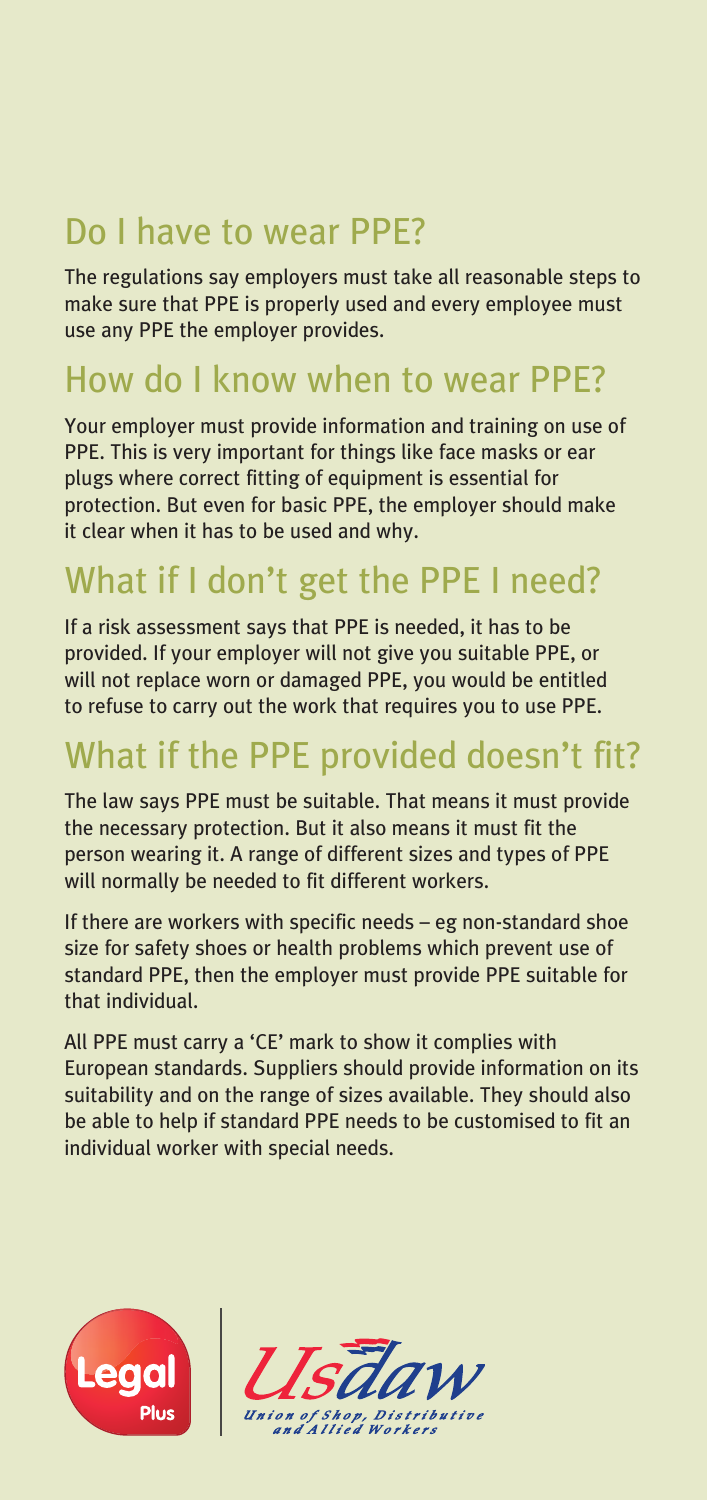## What if my PPE gets damaged or goes missing?

Workers are expected to take reasonable care of PPE. There should be a system to report when it gets damaged or lost and needs replacing. Employers should also provide suitable accommodation for PPE so it can be stored safely when not in use.



#### Do I have to share PPE with other workers?

PPE must be readily available and must be used at all times when the risk assessment requires, so it is normally provided on a personal basis.

Sharing may be acceptable for occasional use for short periods.

For example, if workers need to occasionally work in a yard where hi-vis jackets are needed, a supply of shared jackets by the door may be acceptable. Where PPE is shared it must still fit the workers who use it and employers must make sure it is cleaned and, where necessary, decontaminated between users.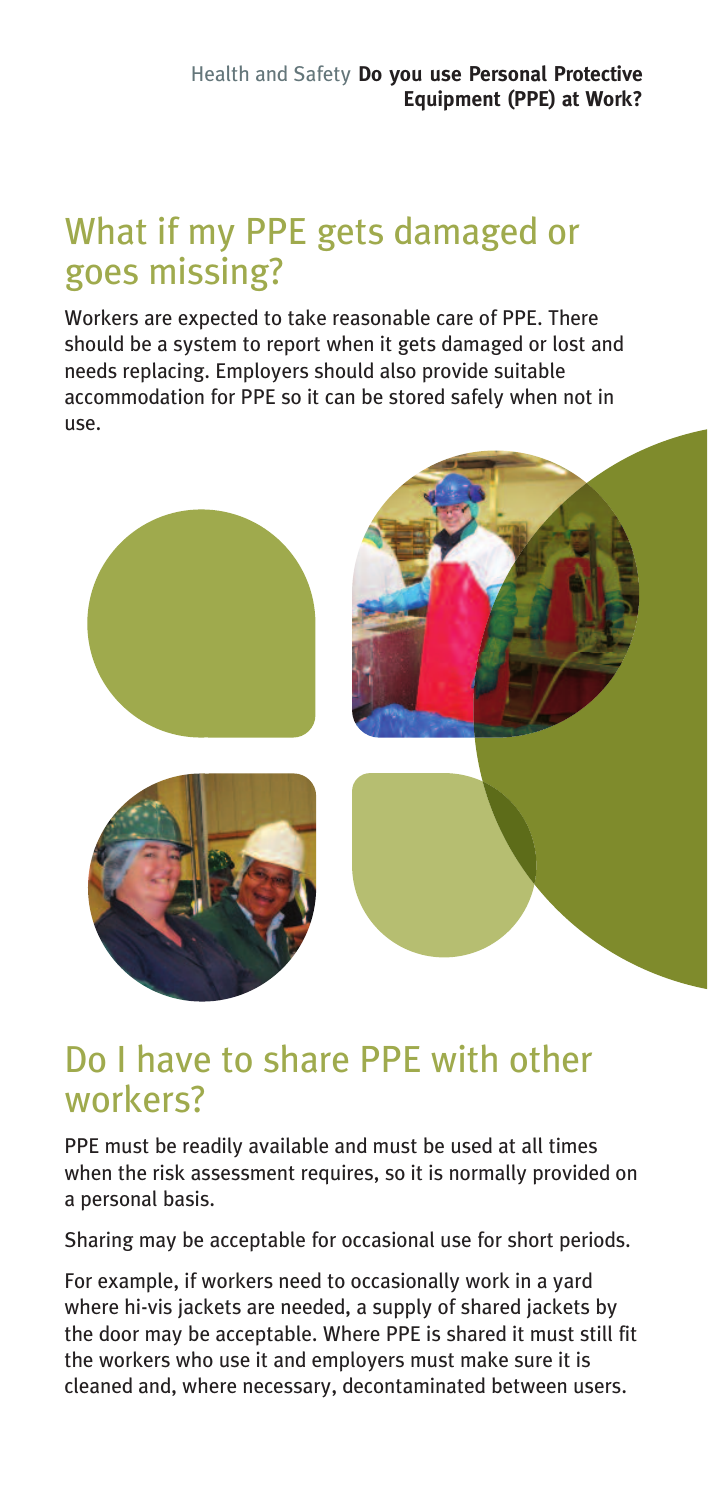## Can my employer charge me for the PPE provided?

No. Under Section 9 of the Health and Safety at Work Act, no charge can be made for PPE provided solely for use at work. This applies to all charges including returnable deposits. If a worker leaves employment and takes PPE with them without permission, it may be possible for the employer to deduct the replacement cost from wages owing, provided this is clearly stated in the employment contract.

Agency workers must also be provided with PPE free of charge. The hiring employer and the agency may need to sort out between them which one will pay for the PPE but neither the hiring employer nor the employment agency can charge the individual agency worker for PPE provided.

### What if I have problems regarding PPE?

If you have a problem with the issue, use, suitability or provision of PPE raise it with your manager.

If the problem persists, contact your Usdaw rep at work or your Area Organiser at the local Usdaw office.

For a copy of the PPE Regulations and guidance go to;

**http://www.hse.gov.uk/pubns/priced/l25.pdf**